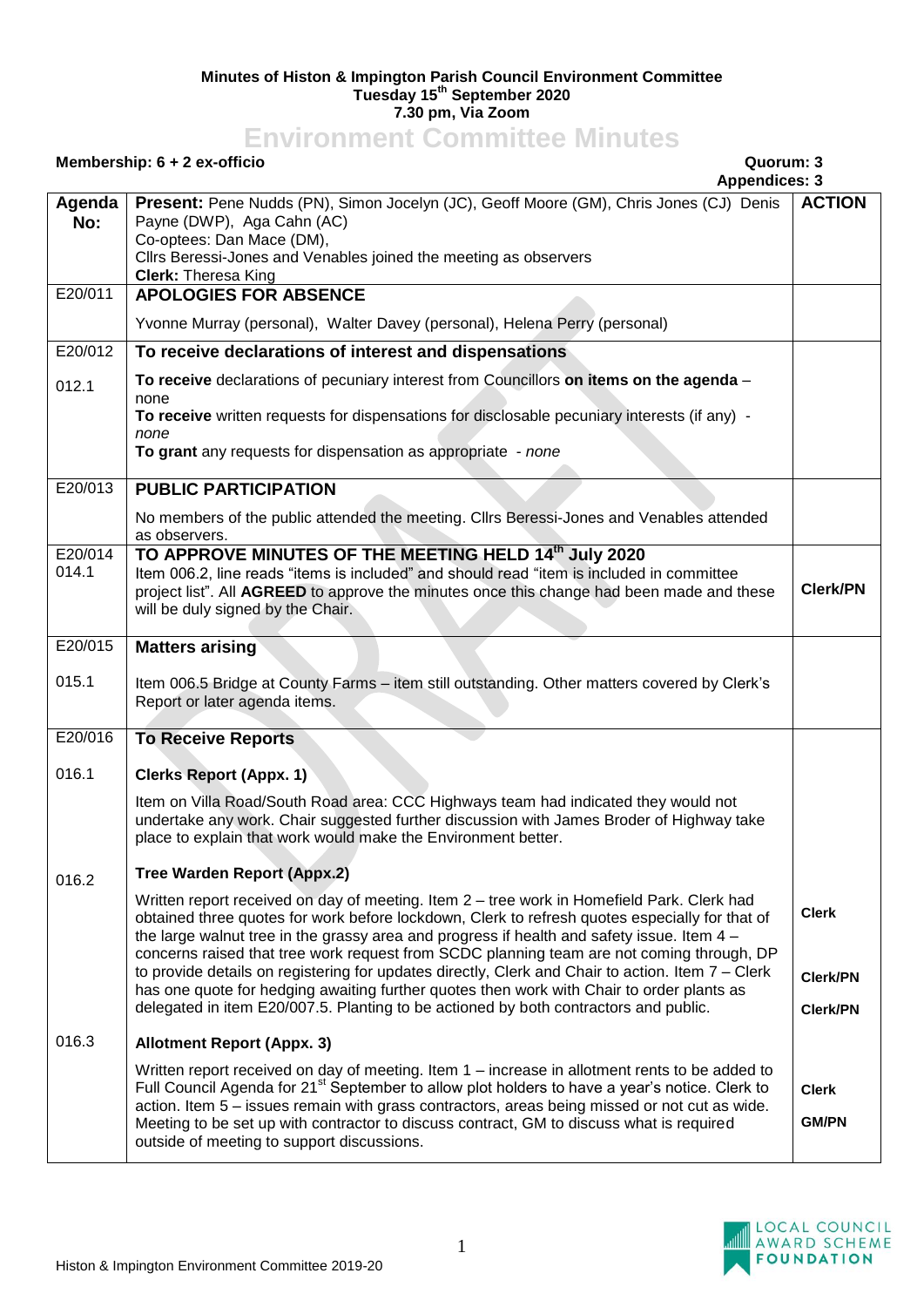| 016.4   | Sustainability Report - none received, no representative present                                                                                                                                                                                                                                                                                                                                                                                                                                                                                                                                                                                                                                                                                                                                                                                                                                                                                                                                                                                                                                                                                                                                                                                                                                                                                                                                                                                                   |                           |
|---------|--------------------------------------------------------------------------------------------------------------------------------------------------------------------------------------------------------------------------------------------------------------------------------------------------------------------------------------------------------------------------------------------------------------------------------------------------------------------------------------------------------------------------------------------------------------------------------------------------------------------------------------------------------------------------------------------------------------------------------------------------------------------------------------------------------------------------------------------------------------------------------------------------------------------------------------------------------------------------------------------------------------------------------------------------------------------------------------------------------------------------------------------------------------------------------------------------------------------------------------------------------------------------------------------------------------------------------------------------------------------------------------------------------------------------------------------------------------------|---------------------------|
| 016.5   | <b>HICOP</b><br>Verbal report given. Orchard has been used well during lockdown, including the meeting of the<br>Parsnip Club. Volunteer sessions have taken place performing work that can be done whilst<br>obeying current government guidelines such as weeding. Donation of £400 towards a new<br>table in the orchard from Ward Property Management, gratefully received. Tony Hillier pig<br>statue, called Truffles, to be located in Orchard, CJ and Clerk to work with DM to relocate.                                                                                                                                                                                                                                                                                                                                                                                                                                                                                                                                                                                                                                                                                                                                                                                                                                                                                                                                                                   | CJ/Clerk/<br><b>DM</b>    |
| 016.6   | HI Trees - verbal report given. When last conversation held with land owner two months ago,<br>still some confusion on where boundary was to be between A14 and the field. This is now<br>resolved with a new fence in place and soil replaced. DM to contact landowner 16/09/2020 to<br>create a detailed planting plan. Community planting event still preferred, if it is possible under<br>current guidelines, and specimen trees to also be planted. Hope to plant in January/February<br>2021, liaising with landowner re contractor involvement.                                                                                                                                                                                                                                                                                                                                                                                                                                                                                                                                                                                                                                                                                                                                                                                                                                                                                                            |                           |
| 016.7   | Rural Footpaths report - nothing to update.                                                                                                                                                                                                                                                                                                                                                                                                                                                                                                                                                                                                                                                                                                                                                                                                                                                                                                                                                                                                                                                                                                                                                                                                                                                                                                                                                                                                                        |                           |
| E20/017 | <b>Other Matters</b>                                                                                                                                                                                                                                                                                                                                                                                                                                                                                                                                                                                                                                                                                                                                                                                                                                                                                                                                                                                                                                                                                                                                                                                                                                                                                                                                                                                                                                               |                           |
| 017.1   | Extra bin to be located on Cambridge Road<br>All agreed option of free installation and invoicing of £3 each time bin is emptied. Clerk to<br>ascertain emptying routine.                                                                                                                                                                                                                                                                                                                                                                                                                                                                                                                                                                                                                                                                                                                                                                                                                                                                                                                                                                                                                                                                                                                                                                                                                                                                                          | <b>Clerk</b>              |
| 017.2   | <b>Glaze Pavilion</b><br>This was not moved from its storage location at Hain Daniels on 28 <sup>th</sup> August as originally<br>planned. Cllr Nudds proposed that a contractor be employed to move pavilion at a cost of<br>£150, proposed Cllr Nudds, seconded Cllr Cahn, all in favour. It will be moved to Grange<br>Farm, owned by the Chivers family, which will be free of charge for a limited time, possibly two<br>months. Chivers family are concerned it is vulnerable where it is stored.<br>Discussion followed covering some of the following points:<br>Several parts to process including installation, flooring and landscaping<br>These could be done as "bite size" processes<br>$\bullet$<br>Different foundation methods possible<br>$\bullet$<br>Decide whether to repair manually or completely strip frame<br>Lots of costs involved<br>When project originally started in 2015, opinion was it would be £5,000 to install but<br>£3,000 was thought to be realistic as it was thought there would be volunteers to help<br>install so this money would cover landscaping and a launch event<br>SJ questioned lifetime of piece, PN stated only a temporary structure and therefore<br>prone to certain vulnerabilities<br>Galvanising of frame will give longer life but it could be left unpainted.<br>$\bullet$<br>PN has quotes from various contractors for actions, nothing in writing provided to<br>office or committee to date. |                           |
|         | Committee agreed that a full specification was needed along with a project plan, to be<br>presented to Environment Committee for agreement before Capital Bid Request submitted to<br>Full Council. Clerk to arrange a meeting for interested parties from Public Art Working party<br>and Environment Committee to meet and plan the project.                                                                                                                                                                                                                                                                                                                                                                                                                                                                                                                                                                                                                                                                                                                                                                                                                                                                                                                                                                                                                                                                                                                     | <b>Clerk</b>              |
| 017.3   | To agree on re-allocation of reserve budget - item deferred                                                                                                                                                                                                                                                                                                                                                                                                                                                                                                                                                                                                                                                                                                                                                                                                                                                                                                                                                                                                                                                                                                                                                                                                                                                                                                                                                                                                        |                           |
| 017.4   | Feedback from Workshop held 19 <sup>th</sup> August 2020. Committee members present had<br>attended workshop, items included on agenda for decision.                                                                                                                                                                                                                                                                                                                                                                                                                                                                                                                                                                                                                                                                                                                                                                                                                                                                                                                                                                                                                                                                                                                                                                                                                                                                                                               |                           |
| 017.5   | To agree plans and funding of work to be undertaken at Peace Memorial site.<br>Rose beds: high profile area, committee felt replacement work could not be completed by<br>Remembrance Day. DP to ask Royal British Legion re their plans for this event. Suggestion to<br>put in half as many rose bushes when replanting, mix drainage matter with the soil, build up<br>edges of beds. Clerk to request groundstaff to tidy up area as much as possible, full plan to<br>renew to be created and agreed. Residents to be kept informed of what is happening.                                                                                                                                                                                                                                                                                                                                                                                                                                                                                                                                                                                                                                                                                                                                                                                                                                                                                                     | <b>DP</b><br><b>Clerk</b> |